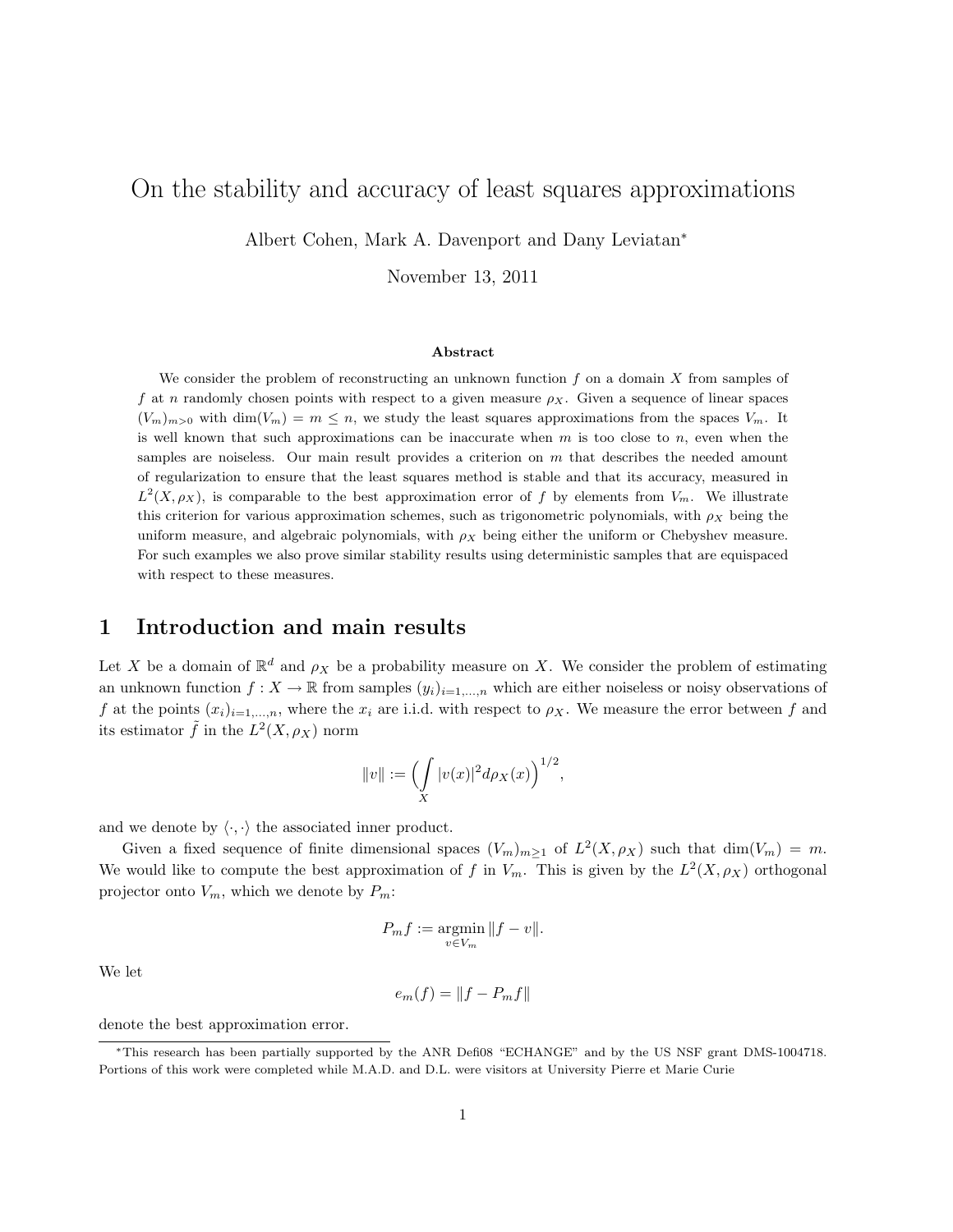In general, we may not have access to either  $\rho_X$  or any information about f aside from the observations at the points  $(x_i)_{i=1,\ldots,n}$ . In this case we cannot explicitly compute  $P_m f$ . A natural approach in this setting is to consider the solution of the least squares problem

$$
w = \underset{v \in V_m}{\text{argmin}} \sum_{i=1}^{n} |y_i - v(x_i)|^2.
$$

Typically, we are interested in the case where  $m \leq n$  which is the regime where this problem may admit a unique solution.

In the noiseless case  $y_i = f(x_i)$ , and hence w may be viewed as the application of the least squares projection operator onto  $V_m$  to f, i.e., we can write

$$
w=P_m^n f:=\operatornamewithlimits{argmin}_{v\in V_m}\|f-v\|_n
$$

where

$$
||v||_n := \left(\frac{1}{n}\sum_{i=1}^n |v(x_i)|^2\right)^{1/2}
$$

is the  $L^2$  norm with respect to the empirical measure and, analogously,  $\langle \cdot, \cdot \rangle_n$  the associated empirical inner product.

It is well known that least squares approximations may be inaccurate even when the measured samples are noiseless. For example, if  $V_m$  is the space  $\mathbb{P}_{m-1}$  of algebraic polynomials of degree  $m-1$  over the interval  $[-1, 1]$  and if we choose  $m = n$ , this corresponds to Lagrange interpolation, which is known to be highly unstable, failing to converge towards  $f$  when given values at uniformly spaced samples, even when  $f$  is infinitely smooth (the "Runge phenomenon"). Regularization by taking m substantially smaller than n may therefore be needed even in a noise-free context. The goal of this paper is to provide with a mathematical analysis on the exact needed amount of such regularization.

Stability of the least squares problem. The solution of the least squares problem can be computed by solving an  $m \times m$  system: specifically, if  $(L_1, \ldots, L_m)$  is an arbitrary basis for  $V_m$ , then we can write

$$
w = \sum_{j=1}^{m} u_j L_j,
$$

where  $\mathbf{u} = (u_i)_{i=1,\dots,m}$  is the solution of the  $m \times m$  system

$$
\mathbf{Gu} = \mathbf{f},\tag{1.1}
$$

with  $\mathbf{G} := (\langle L_j, L_k \rangle_n)_{j,k=1,\dots,m}$  and  $\mathbf{f} = (\frac{1}{n} \sum_{i=1}^n y_i L_k(x_i))_{k=1,\dots,m}$ . In the noiseless case  $y_i = f(x_i)$ , so that we can also write  $\mathbf{f} := (\langle f, L_k \rangle_n)_{k=1,\dots,m}$ . In the event that G is singular, we simply set  $w = 0$ .

For the purposes of our analysis, suppose that the basis  $(L_1, \ldots, L_m)$  is orthonormal in the sense of  $L^2(X,\rho_X).$ <sup>1</sup> In this case we have

$$
\mathbb{E}(\mathbf{G}) = (\langle L_j, L_k \rangle)_{j,k=1,\dots,m} = \mathbf{I}.
$$

<sup>&</sup>lt;sup>1</sup>While such a basis is generally not accessible when  $\rho_X$  is unknown, we require it only for the analysis. The actual computation of the estimator can be made using any known basis of  $V_m$ , since the solution w is independent of the basis used in computing it.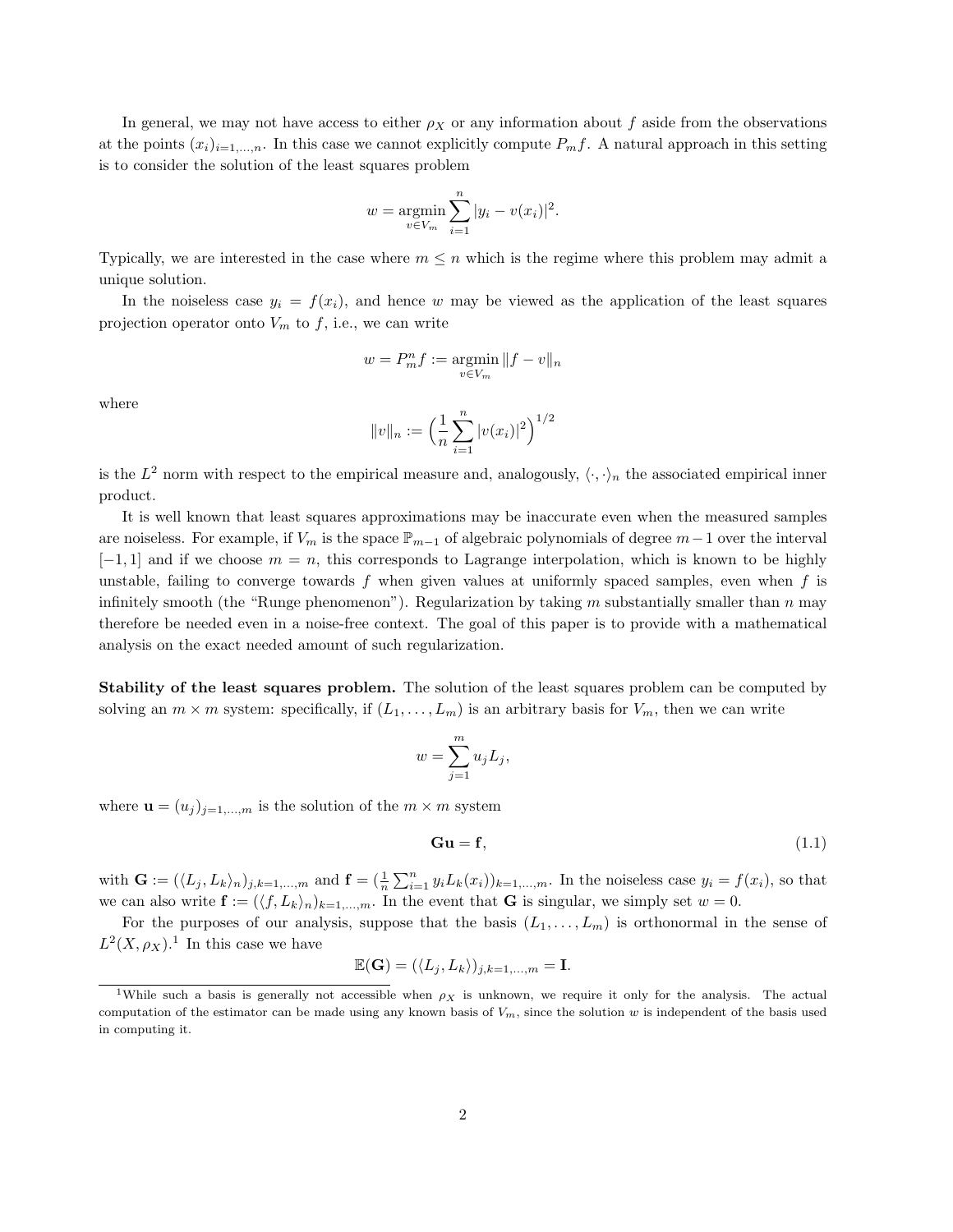Our analysis requires an understanding of how the random matrix G deviates from its expectation I in probability. Towards this end, we introduce the quantity

$$
K(m) := \sup_{x \in X} \sum_{j=1}^{m} |L_j(x)|^2.
$$

Note that the function  $\sum_{j=1}^m |L_j(x)|^2$  is invariant with respect to a rotation applied to  $(L_1, \ldots, L_m)$  and therefore independent of the choice of the orthonormal basis: it only depends on the space  $V_m$  and on the measure  $\rho_X$ , and hence  $K(m)$  also depends only on  $V_m$ . Also note that

$$
K(m) \ge \sum_{j=1}^{m} \|L_j\|^2 = m.
$$

We also will use the notation

$$
\|\hspace{-0.04cm}|\mathbf{M}|\hspace{-0.04cm}|\hspace{-0.04cm}|=\max_{\mathbf{v}\neq 0}\frac{|\mathbf{M}\mathbf{v}|}{|\mathbf{v}|},
$$

for the spectral norm of a matrix.

Our first result is a probabilistic estimate of the comparability of the norms  $\|\cdot\|$  and  $\|\cdot\|_n$  uniformly over the space  $V_m$ . This is equivalent to the proximity of the matrices **G** and **I** in spectral norm, since we have that for all  $\delta \in [0, 1]$ ,

$$
\|\mathbf{G} - \mathbf{I}\| \le \delta \Leftrightarrow \left| \|v\|_n^2 - \|v\|^2 \right| \le \delta \|v\|^2, \ \ v \in V_m.
$$

**Theorem 1** For  $0 < \delta < 1$ , one has the estimate

$$
\Pr\left\{\|\|\mathbf{G}-\mathbf{I}\|\|>\delta\right\} = \Pr\left\{\exists v \in V_m \;:\; \left|\|v\|_n^2 - \|v\|^2\right| > \delta \|v\|^2\right\} \le 2m \exp\left\{-\frac{c_\delta n}{K(m)}\right\},\tag{1.2}
$$

where  $c_{\delta} := \delta + (1 - \delta) \log(1 - \delta) > 0$ .

The proof of Theorem 1 is a simple application of tail bounds for sums of random matrices obtained in [1]. A consequence of this result is that the norms  $\|\cdot\|$  and  $\|\cdot\|_n$  are comparable with high probability if  $K(m)$  is smaller than n by a logarithmic factor: for example taking  $\delta = \frac{1}{2}$ , we find that for any  $r > 0$ ,

$$
\Pr\left\{\|\mathbf{G} - \mathbf{I}\| > \frac{1}{2}\right\} = \Pr\left\{\exists v \in V_m \; : \; \left|\|v\|_n^2 - \|v\|^2\right| > \frac{1}{2}\|v\|^2\right\} \le 2n^{-r},\tag{1.3}
$$

if m is such that

$$
K(m) \le \kappa \frac{n}{\log n}, \text{ with } \kappa := \frac{c_{1/2}}{1+r} = \frac{1-\log 2}{2+2r}.
$$
 (1.4)

.

The above condition thus ensures that G is well conditioned with high probability. It can also be thought of as ensuring that the least squares problem is stable with high probability. Indeed the right side of the least squares system can be written as  $f = My$  with

$$
\mathbf{M} = \frac{1}{n} (L_j(x_i))_{j,i \in \{1,\dots,m\} \times \{1,\dots,n\}},
$$

an  $m \times n$  matrix. Observing that  $\langle \mathbf{Gv}, \mathbf{v} \rangle = n |\mathbf{M}^T \mathbf{v}|^2$ , we find that

$$
\|\mathbf{M}\| = \|\mathbf{M}^T\| = \left(\frac{1}{n} \|\mathbf{G}\|\right)^{1/2}
$$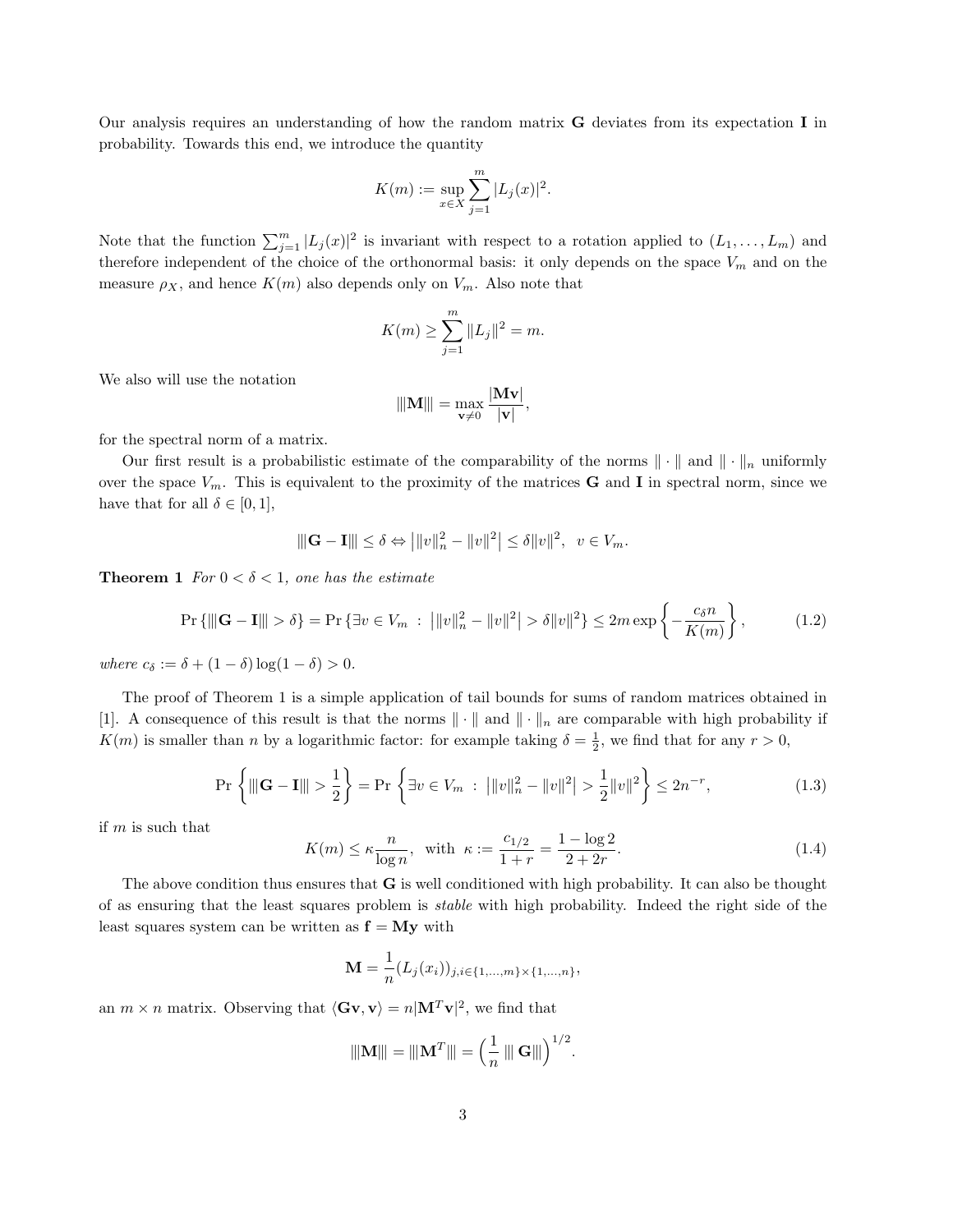Therefore, if  $\|\mathbf{G} - \mathbf{I}\| \leq \frac{1}{2}$ , then we have that for any data vector **y** the solution  $w = \sum_{j=1}^{m} u_j L_j$  satisfies

$$
||w|| = |\mathbf{u}| \le |||\mathbf{G}^{-1}||| \cdot |||\mathbf{M}||| \cdot |\mathbf{y}| \le \frac{1}{\sqrt{n}} 2\sqrt{\frac{3}{2}}|\mathbf{y}|,
$$

which thus gives the stability estimate

$$
||w|| \le C \left(\frac{1}{n} \sum_{i=1}^{n} |y_i|^2\right)^{1/2}, \quad C = \sqrt{6}.
$$

In the noiseless case, this can be written as  $||P_m^n f|| \leq C ||f||_n$ , i.e., the least squares projection is stable between the norms  $\|\cdot\|_n$  and  $\|\cdot\|.$ 

Let us mention that similar probabilistic bounds have been previously obtained, see in particular §5.2 in [2]. These earlier results allow us to obtain the bound (1.3), however relying on the stronger condition

$$
K(m) \leqslant \left(\frac{n}{\log(n)}\right)^{1/2}.
$$

The numerical results for polynomial least squares that we present in §3 hint that the weaker condition  $K(m) \leq \frac{n}{\log(n)}$  is sharp. The quantity  $K(m)$  was also used in [3] in order to control the  $L^{\infty}(X)$  norm and the  $L^2(\rho_X)$  norm.

Accuracy of least squares approximation. As an application, we can derive an estimate for the error of least squares approximation in expectation. Here, we make the assumption that a uniform bound

$$
|f(x)| \le L,\tag{1.5}
$$

holds for almost every x with respect to  $\rho_X$ . For  $m \leq n$ , we consider the truncated least squares estimator

$$
\tilde{f} = T_L(w),
$$

where  $T_L(t) = sign(t) \max\{L, |t|\}$ . Our first result deals with the noiseless case.

**Theorem 2** In the noiseless case, for any  $r > 0$ , if m is such that the condition (1.4) holds, then

$$
\mathbb{E}(\|f - \tilde{f}\|^2) \le (1 + \varepsilon(n))e_m(f)^2 + 8L^2n^{-r},\tag{1.6}
$$

where  $\varepsilon(n) := \frac{4\kappa}{\log(n)} \to 0$  as  $n \to +\infty$ , with  $\kappa$  as in (1.4)

At this point a few remarks are due regarding the implications of this result in terms of the convergence rate of the estimate. In the general setting of regression on a random design, one observes independent samples  $z_i = (x_i, y_i)$  of a variable  $z = (x, y)$  of law  $\rho$  over  $X \times Y$  and marginal law  $\rho_X$  over X, and one estimates the regression function defined as the conditional expectation

$$
f(x) := \mathbb{E}(y|x).
$$

Assuming that f satisfies the uniform bound (1.5), one computes the truncated least squares estimator now with  $y_i$  in place of  $f(x_i)$ . A typical convergence bound for this estimator, see for example Theorem 11.4 in  $[5]$ , is

$$
\mathbb{E}(\|f - \tilde{f}\|^2) \le C\Big(e_m(f)^2 + \max\{L^2, \sigma^2\}\frac{m\log n}{n}\Big),\tag{1.7}
$$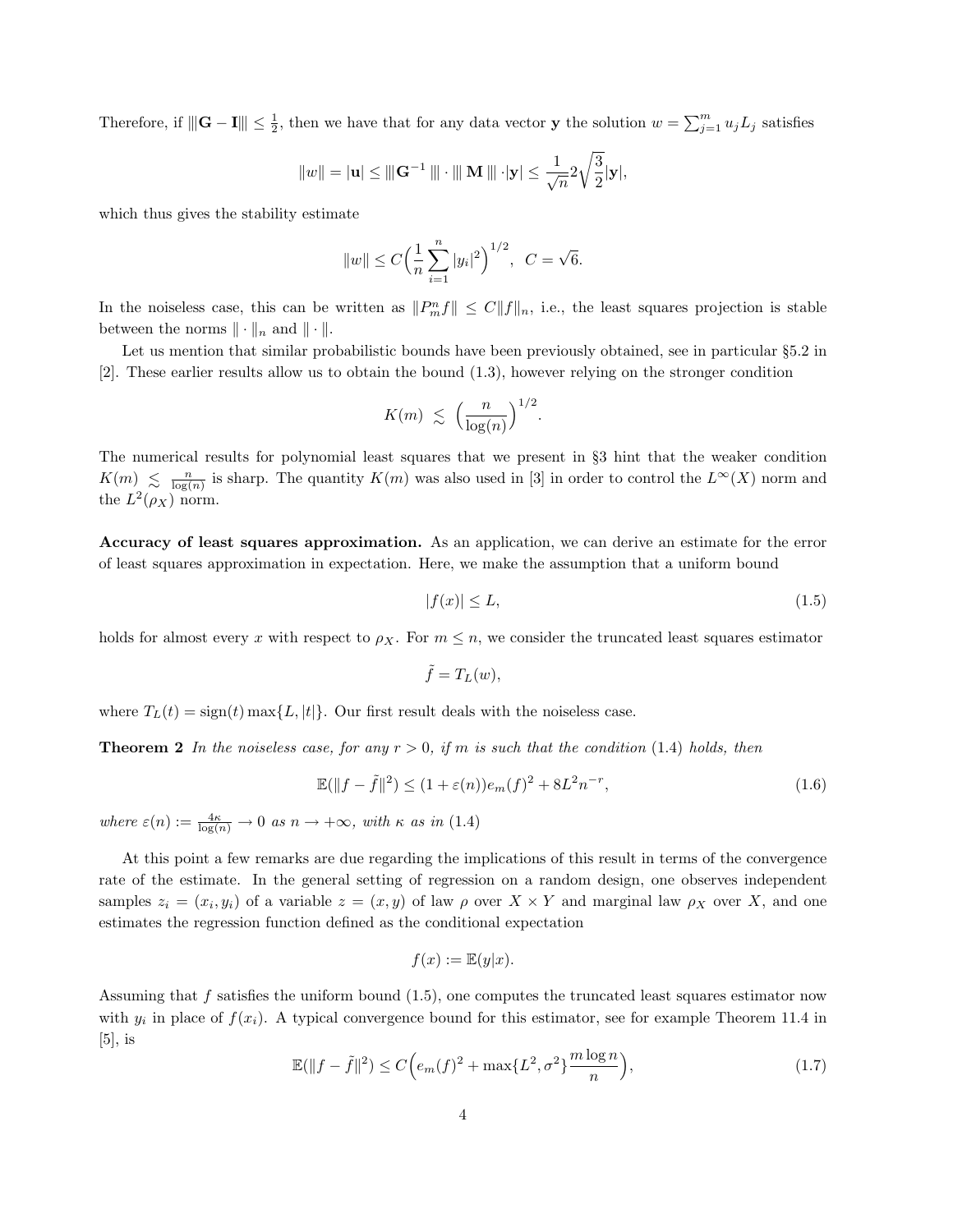where

$$
\sigma^2 := \max_{x \in X} \mathbb{E}(|y - f(x)|^2 | x)
$$
\n(1.8)

is the maximal conditional variance of the noise. Convergence rates may be found after balancing the two terms, but they are limited by the optimal learning rate  $n^{-1}$ , and this limitation persists even in the noiseless case  $\sigma^2 = 0$  due to the presence of  $L^2$  in the right side of (1.7). In contrast, Theorem 2 yields fast convergence rates, provided that the approximation error  $e_m$  has fast decay and that the value of m satisfying (1.4) can be chosen large enough.

One motivation for studying the noiseless case is the numerical treatment of parameter dependent PDEs of the general form

$$
\mathcal{F}(f,x)=0,
$$

where x is a vector of parameters in some compact set  $P \in \mathbb{R}^d$ . We can consider the solution map  $x \mapsto f(x)$ either as giving the exact solution to the PDE for the given value of the parameter vector  $x$  or as the exact result of a numerical solver for this value of x. In the stochastic PDE context, x is random and obeys a certain law which may be known or unknown. From a random draw  $(x_i)_{i=1,\dots,n}$ , we obtain solutions  $f_i = f(x_i)$  which are noiseless observations of the solution map, and are interested in reconstructing this map. In instances such as elliptic problems with parameters in the diffusion coefficients, the solution map can be well-approximated by polynomials in  $x$  (see [4]). In this context, an initial study of the needed amount of regularization was given in [6], however specifically targeted towards polynomial least squares.

For the noisy regression problem, our analysis can also be adapted in order to derive the following result.

**Theorem 3** For any  $r > 0$ , if m is such that the condition (1.4) holds, then

$$
\mathbb{E}(\|f - \tilde{f}\|^2) \le (1 + 2\varepsilon(n))e_m(f)^2 + 8L^2n^{-r} + 8\sigma^2\frac{m}{n},\tag{1.9}
$$

with  $\varepsilon(n)$  as in Theorem 2 and  $\sigma$  is the maximal variance given by (1.8).

In the noiseless case, the bound in Theorem 2 suggests that  $m$  should be chosen as large as possible under the constraint that  $(1.4)$  holds. In the noisy case, the value of m minimizing the bound in Theorem 3 also depends on the decay of  $e_m$ , which is generally unknown. In such a situation, a classical way of choosing the value of  $m$  is by a model selection procedure, such as adding a complexity penalty in the least squares or using an independent validation sample. Such procedures can also be of interest in the noiseless case when the measure  $\rho_X$  is unknown, since the maximal value of m such that (1.4) holds is then also unknown.

The rest of our paper is organized as follows: we give the proofs of the above results in §2 and we present in §3 examples of applications to classical approximation schemes such as piecewise constants, trigonometric polynomials, or algebraic polynomials. For such examples, we study the range of  $m$  such that  $(1.4)$  holds and show that this range is in accordance with stability results that can be proved for deterministic sampling. Numerical illustrations are given for algebraic polynomial approximation.

#### 2 Proofs

Proof of Theorem 1: The matrix G can be written as

$$
\mathbf{G} = \mathbf{X}_1 + \cdots + \mathbf{X}_n,
$$

where  $\mathbf{X}_i$  are i.i.d. copies of the random matrix

$$
\mathbf{X} = \frac{1}{n} (L_j(x)L_k(x))_{j,k=1,\dots,m},
$$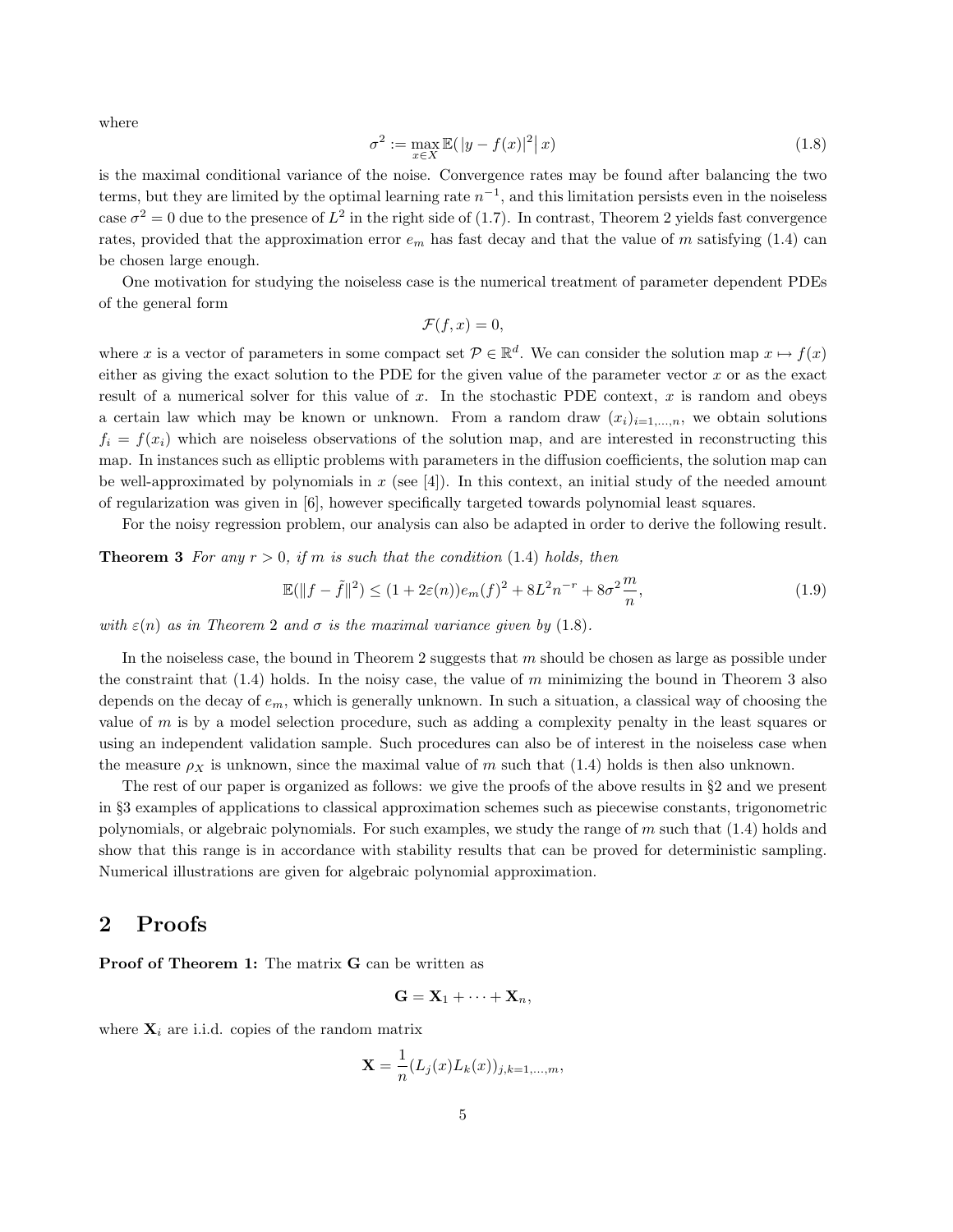where x is distributed according to  $\rho_X$ . We use the following Chernoff bound from [7], originally obtained by [1]: if  $X_1, \ldots, X_n$  are independent  $m \times m$  random self-adjoint and positive matrices satisfying

$$
\lambda_{\max}(\mathbf{X}_i) = \|\mathbf{X}_i\| \leq R,
$$

almost surely, then with

$$
\mu_{\min} := \lambda_{\min}\Big(\sum_{i=1}^n \mathbb{E}(\mathbf{X}_i)\Big) \quad \text{and} \quad \mu_{\max} := \lambda_{\max}\Big(\sum_{i=1}^n \mathbb{E}(\mathbf{X}_i)\Big),
$$

one has

$$
\Pr\left\{\lambda_{\min}\left(\sum_{i=1}^n \mathbf{X}_i\right) \le (1-\delta)\mu_{\min}\right\} \le m\left(\frac{e^{-\delta}}{(1-\delta)^{1-\delta}}\right)^{\mu_{\min}/R}, \ \ 0 \le \delta < 1,
$$

and

$$
\Pr\left\{\lambda_{\max}\left(\sum_{i=1}^n \mathbf{X}_i\right) \ge (1+\delta)\mu_{\max}\right\} \le m\left(\frac{e^{\delta}}{(1+\delta)^{1+\delta}}\right)^{\mu_{\min}/R}, \ \ \delta \ge 0
$$

In our present case, we have  $\sum_{i=1}^{n} \mathbb{E}(\mathbf{X}_i) = n \mathbb{E}(\mathbf{X}) = \mathbf{I}$  so that  $\mu_{\min} = \mu_{\max} = 1$ . It is easily checked that  $\frac{e^{\delta}}{(1+\delta)^{1+\delta}} \leq \frac{e^{-\delta}}{(1-\delta)^{1+\delta}}$  $\frac{e^{-\sigma}}{(1-\delta)^{1-\delta}}$  for  $0 < \delta < 1$ , and therefore

$$
\Pr\left\{\|\|\mathbf{G}-\mathbf{I}\|\right > \delta\right\} \leq 2m\left(\frac{e^{-\delta}}{(1-\delta)^{1-\delta}}\right)^{1/R} = 2m\exp\left(\frac{c_{\delta}}{R}\right).
$$

We next use the fact that a rank 1 symmetric matrix  $ab^T = (b_j a_k)_{j,k=1,\dots,m}$  has its spectral norm equal to the product of the Euclidean norms of the vectors  $a$  and  $b$ , and therefore

$$
\|\mathbf{X}\| \le \frac{1}{n} \sum_{j=1}^{m} |L_j(x)|^2 = \frac{K(m)}{n}
$$

almost surely. We may therefore take  $R = \frac{K(m)}{n}$  which concludes the proof.

**Proof of Theorem 2:** We denote by  $d\rho_X^n := \otimes^n d\rho_X$  the probability measure of the draw. We also denote by  $\Omega$  the set of all possible draws, that we divide into the set  $\Omega_+$  of all draw such that

$$
\left\|\mathbf{G}-\mathbf{I}\right\|\leq \frac{1}{2},
$$

and the complement set  $\Omega_{-} := \Omega \setminus \Omega_{+}$ . According to (1.3), we have

$$
\Pr\{\Omega_{-}\} = \int_{\Omega_{-}} d\rho_X^n \le 2n^{-r},\tag{2.1}
$$

,

under the condition (1.4). This leads to

$$
\mathbb{E}(\|f-\tilde{f}\|^2) = \int_{\Omega} \|f-\tilde{f}\|^2 d\rho_X^n \le \int_{\Omega_+} \|f-P_m^nf\|^2 d\rho_X^n + 8L^2 n^{-r},
$$

where we have used  $||f - \tilde{f}||^2 \leq 2L^2$ , as well as the fact that  $T_L$  is a contraction that preserves f.

It remains to prove that the first term in the above right side is bounded by  $(1 + \varepsilon(n))e_m(f)^2$ . With  $g := f - P_m f$ , we observe that

$$
f - P_m^n f = f - P_m f + P_m^n P_m f - P_m^n f = g - P_m^n g.
$$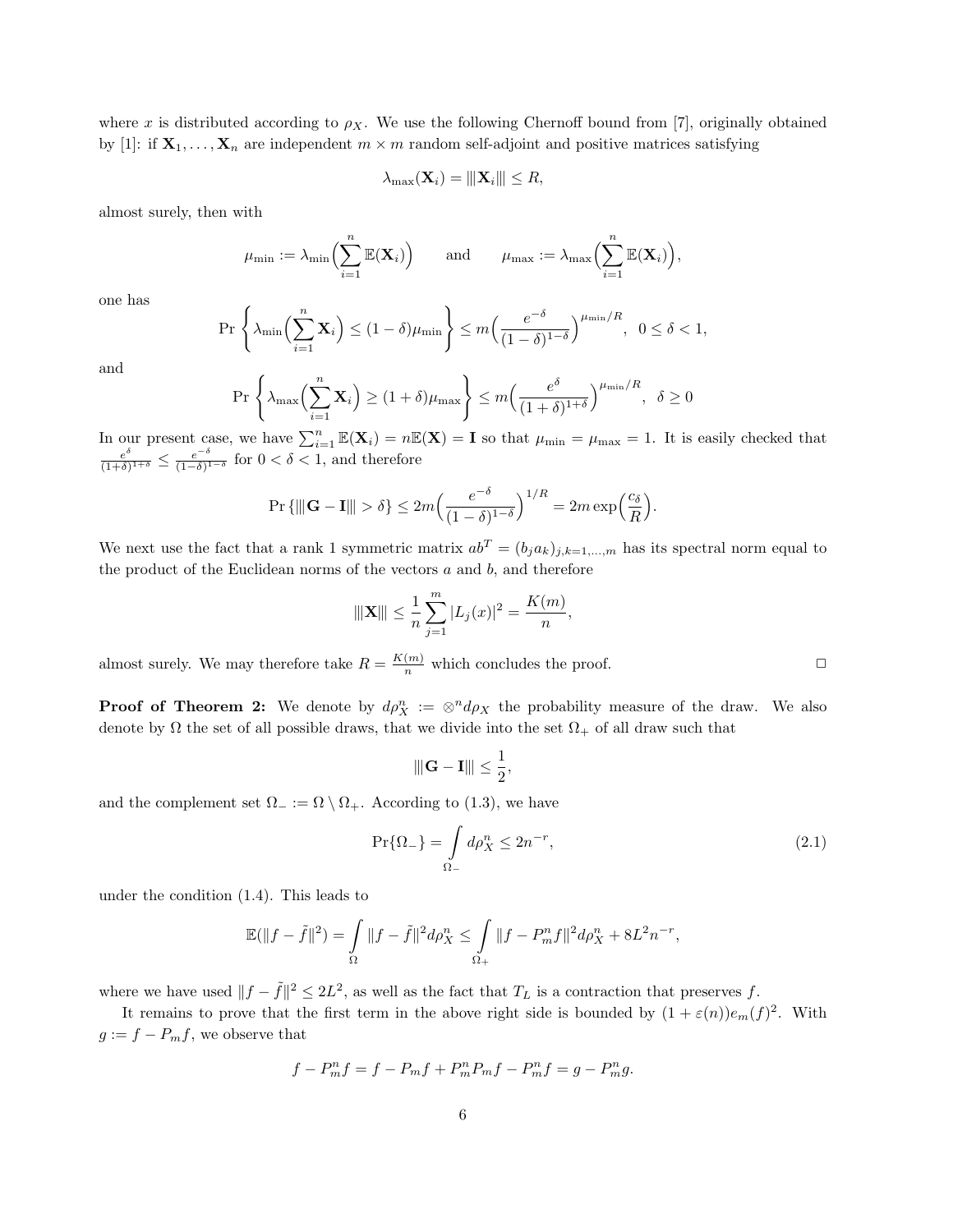Since  $g$  is orthogonal to  $V_m$ , we thus have

$$
||f - P_m^n f||^2 = ||g||^2 + ||P_m^n g||^2 = ||g||^2 + \sum_{j=1}^m |a_j|^2,
$$

where  $\mathbf{a} = (a_j)_{j=1,\dots,m}$  is solution of the system

$$
\mathbf{Ga}=\mathbf{b},
$$

with  $\mathbf{b} := (\langle g, L_k \rangle_n)_{k=1,\dots,m}$ . When the draw belongs to  $\Omega_+$ , we have  $\|\mathbf{G}^{-1}\|_2 \leq 2$  and therefore

$$
\sum_{j=1}^m |a_j|^2 \le 4 \sum_{k=1}^m |\langle g, L_k \rangle_n|^2.
$$

It follows that

$$
\int_{\Omega_+} ||f - P_m^n f||^2 d\rho_X^n \le \int_{\Omega_+} \left( ||g||^2 + 4 \sum_{k=1}^m |\langle g, L_k \rangle_n|^2 \right) d\rho_X^n \le ||g||^2 + 4 \sum_{k=1}^m \mathbb{E}(|\langle g, L_k \rangle_n|^2).
$$

We estimate each of the  $\mathbb{E}(|\langle g, L_k \rangle_n|^2)$  as follows:

$$
\mathbb{E}(|\langle g, L_{k} \rangle_{n}|^{2}) = \frac{1}{n^{2}} \sum_{i=1}^{n} \sum_{j=1}^{n} \mathbb{E}(g(x_{i})g(x_{j})L_{k}(x_{i})L_{k}(x_{j}))
$$
  
\n
$$
= \frac{1}{n^{2}} \Big(n(n-1)|\mathbb{E}(g(x)L_{k}(x))|^{2} + n\mathbb{E}(|g(x)L_{k}(x)|^{2})\Big)
$$
  
\n
$$
= \Big(1 - \frac{1}{n}\Big)|\langle g, L_{k}\rangle|^{2} + \frac{1}{n} \int_{X} |g(x)|^{2}|L_{k}(x)|^{2} d\rho_{X}
$$
  
\n
$$
= \frac{1}{n} \int_{X} |g(x)|^{2}|L_{k}(x)|^{2} d\rho_{X},
$$

where we have used the fact that g is orthogonal to  $V_m$  and thus to  $L_k$ . Summing over k, we obtain

$$
\sum_{k=1}^m \mathbb{E}(|\langle g, L_k\rangle_n|^2) \le \frac{K(m)}{n} \|g\|^2 \le \frac{\kappa}{\log(n)} \|g\|^2,
$$

where we have used (1.4). We have thus proven that

$$
\int_{\Omega_+} ||f - P_m^n f||^2 d\rho_X^n \le (1 + \frac{4\kappa}{\log(n)}) ||g||^2 = (1 + \varepsilon(n))e_m(f)^2,
$$

which concludes the proof.  $\Box$ 

Proof of Theorem 3: We define the additive noise in the sample by writing

$$
y_i = f(x_i) + \eta_i,
$$

and thus the  $\eta_i$  are i.i.d. copies of the variable

$$
\eta = y - f(x).
$$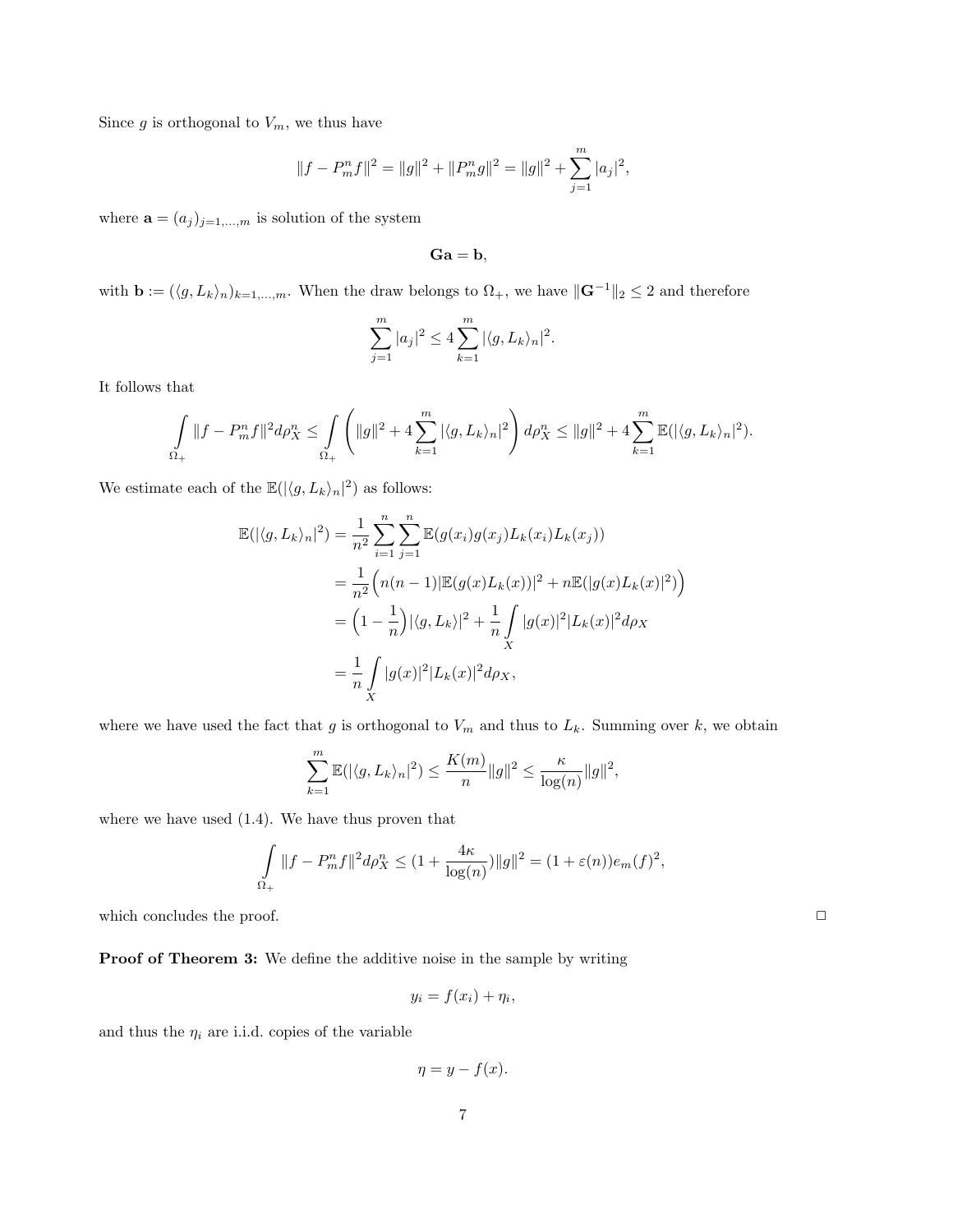Note that  $\eta$  and  $x$  are not assumed to be independent. However we have

$$
\mathbb{E}(\eta|x) = 0,
$$

which implies the decorrelation property

$$
E(\eta h(x)) = 0,
$$

for any function h. As in the proof of Theorem 2 we split  $\Omega$  into  $\Omega_+$  and  $\Omega_-$  and find that

$$
\mathbb{E}(\|f - \tilde{f}\|^2) \le \int_{\Omega_+} \|f - w\|^2 d\rho_X^n + 8M^2 n^{-r},
$$

where w now stands for the solution to the least squares problem with noisy data  $(y_1, \ldots, y_n)$ . With the same definition of  $g = f - P_m f$ , we can write

$$
f - w = g - P_m^n g - \widetilde{w},
$$

where  $\tilde{w}$  stands for the solution to the least squares problem for the noise data  $(\eta_1, \ldots, \eta_n)$ . Therefore

$$
||f - P_m^n f||^2 = ||g||^2 + ||P_m^n g + \widetilde{w}||^2 \le ||g||^2 + 2||P_m^n g||^2 + 2||\widetilde{w}||^2 = |g||^2 + 2\sum_{j=1}^m |a_j|^2 + 2\sum_{j=1}^m |d_j|^2,
$$

where  $\mathbf{a} = (a_j)_{j=1,\dots,m}$  is as in the proof of Theorem 2 and  $\mathbf{d} = (d_j)_{j=1,\dots,m}$  is solution of the system

 $Gd = n$ ,

with  $\mathbf{n} := (\frac{1}{n} \sum_{i=1}^n \eta_i L_k(x_i))_{k=1,\dots,m} = (n_k)_{k=1,\dots,m}$ . By the same arguments as in the proof of Theorem 2, we thus obtain

$$
\mathbb{E}(\|f - \tilde{f}\|^2) \le (1 + 2\varepsilon(n))e_m(f)^2 + 8L^2n^{-r} + 8\sum_{k=1}^m \mathbb{E}(|n_k|^2).
$$

We are left to show that  $\sum_{k=1}^m \mathbb{E}(|n_k|^2) \leq \frac{\sigma^2 m}{n}$ . For this we simply write that

$$
E(|n_k|^2) = \frac{1}{n^2} \sum_{i=1}^n \sum_{j=1}^n \mathbb{E}(\eta_i L_k(x_i) \eta_j L_k(x_j)).
$$

For  $i \neq j$ , we have

$$
\mathbb{E}(\eta_i L_k(x_i)\eta_j L_k(x_j)) = (\mathbb{E}(\eta L_k(x)))^2 = 0.
$$

For  $i = j$ , we have

$$
\mathbb{E}(|\eta_i L_k(x_i)|^2) = \mathbb{E}(|\eta L_k(x)|^2)
$$
  
= 
$$
\int_{X} \mathbb{E}(|\eta L_k(x)|^2 |x) d\rho_X
$$
  
= 
$$
\int_{X} \mathbb{E}(|\eta|^2 |x) |L_k(x)|^2 d\rho_X
$$
  

$$
\leq \sigma^2 \int_{X} |L_k(x)|^2 d\rho_X = \sigma^2.
$$

It follows that  $E(|n_k|^2) \leq \frac{\sigma^2}{n}$  $\frac{\tau^2}{n}$ , which concludes the proof.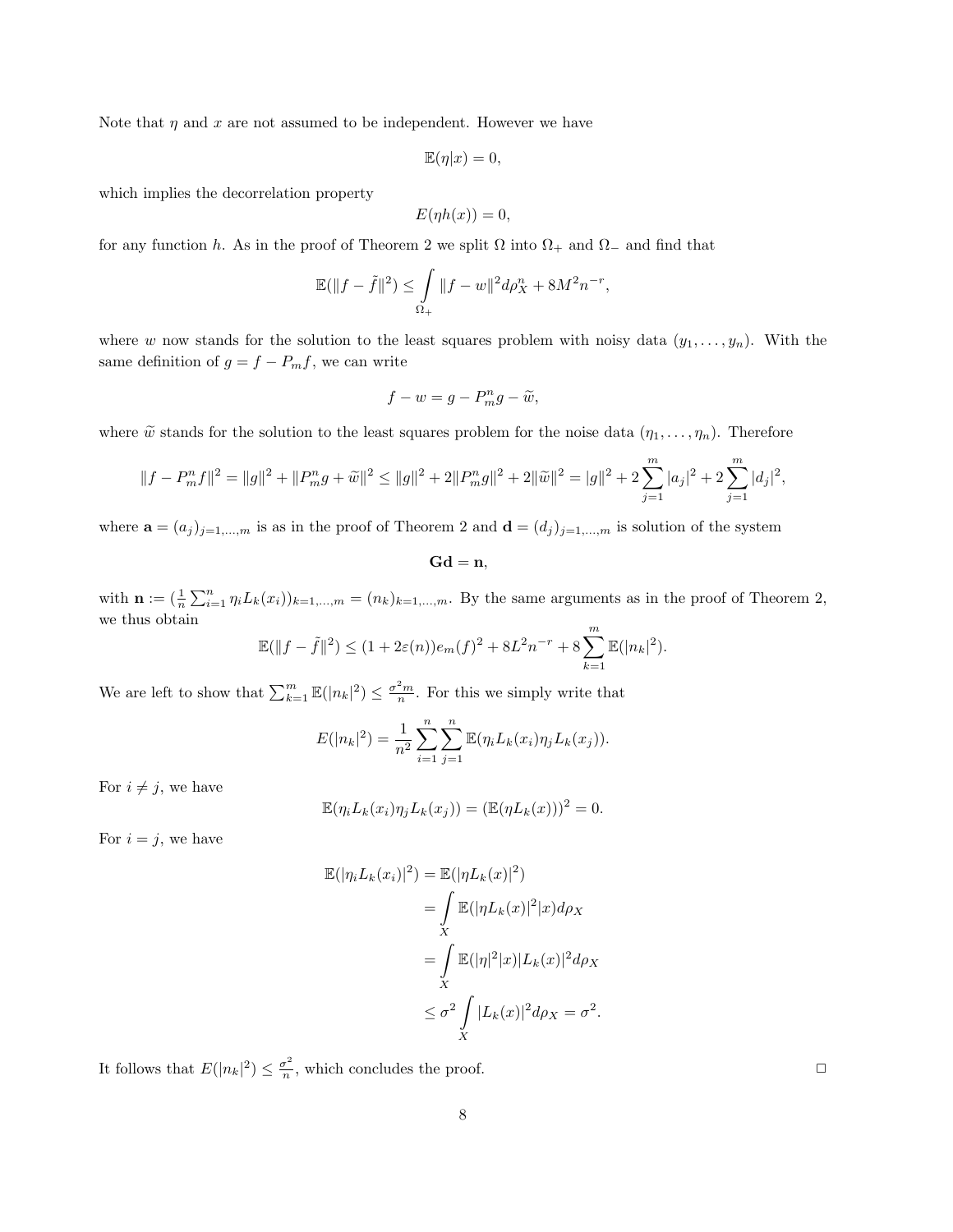#### 3 Examples and numerical illustrations

We now give several examples of approximation schemes for which one can compute the quantity  $K(m)$  and therefore estimate the range of  $m$  such that the condition  $(1.4)$  holds. For each of these examples, we also exhibit a deterministic sampling  $(x_1, \ldots, x_n)$  for which the stability property

$$
\left\|\mathbf{G}-\mathbf{I}\right\|\leq \frac{1}{2},
$$

or equivalently

$$
\left| \|v\|_n^2 - \|v\|^2 \right| \le \frac{1}{2} \|v\|^2, \ v \in V_m,
$$

is ensured for the same range of  $m$  (actually slightly better by a logarithmic factor). For the sake of simplicity, we work in the one dimensional setting, with  $X$  a bounded interval.

**Piecewise constant functions.** Here  $X = [a, b]$  and  $V_m$  is the space of piecewise constant functions over a partition of X into intervals  $I_1, \ldots, I_m$ . In such a case, an orthonormal basis with respect to  $L^2(X, \rho_X)$  is given by the characteristic functions  $L_k := (\rho_X(I_k))^{-1/2} \chi_{I_k}$ , and therefore

$$
K(m) = \max_{k=1,\dots,m} (\rho_X(I_k))^{-1}.
$$

Given a measure  $\rho_X$ , the partition that minimizes  $K(m)$ , and therefore allows to fulfill (1.4) for the largest range of m, is one that evenly distributes the measure  $\rho_X$ . With such partitions,  $K(m)$  reaches its minimal value

$$
K(m)=m,
$$

and (1.4) can be achieved with  $m \sim \frac{n}{\log n}$ . If we now choose  $n = m$  deterministic points  $x_1, \ldots, x_m$  with  $x_k \in I_k$ , we clearly have

$$
||v||_n^2 = ||v||^2, \ \ v \in V_m.
$$

Therefore the stability of the least squares problem can be ensured with  $m$  up to the value n using a deterministic sample.

**Trigonometric polynomials and uniform measure.** Without loss of generality, we take  $X = [-\pi, \pi]$ , and we consider for odd  $m = 2p + 1$  the space  $V_m$  of trigonometric polynomials of degree p, which is spanned by the functions  $L_k(x) = e^{ikx}$  for  $k = -p, \ldots, p$ . Assuming that  $\rho_X$  is the uniform measure, this is an orthonormal basis with respect to  $L^2(X, \rho_X)$ . In this example, we again obtain the minimal value

$$
K(m)=m.
$$

Therefore (1.4) can be achieved with  $m \sim \frac{n}{\log n}$ .

We now consider the deterministic uniform sampling  $x_i := -\pi + \frac{2\pi i}{n}$  for  $i = 1, \ldots, n$ . With such a sampling, one has the identity

$$
\int_{-\pi}^{\pi} v(x) d\rho_X = \frac{1}{2\pi} \int_{-\pi}^{\pi} v(x) dx = \frac{1}{n} \sum_{i=1}^{n} v(x_i),
$$

for all trigonometric polynomials v of degree  $n-1$  (this is easily seen by checking the identity on every basis element). When  $v \in V_m$  with  $m = 2p + 1$ , we know that  $|v|^2$  is a trigonometric polynomial of degree  $2p$ . We thus find that

$$
||v||_n^2 = ||v||^2, \ \ v \in V_m,
$$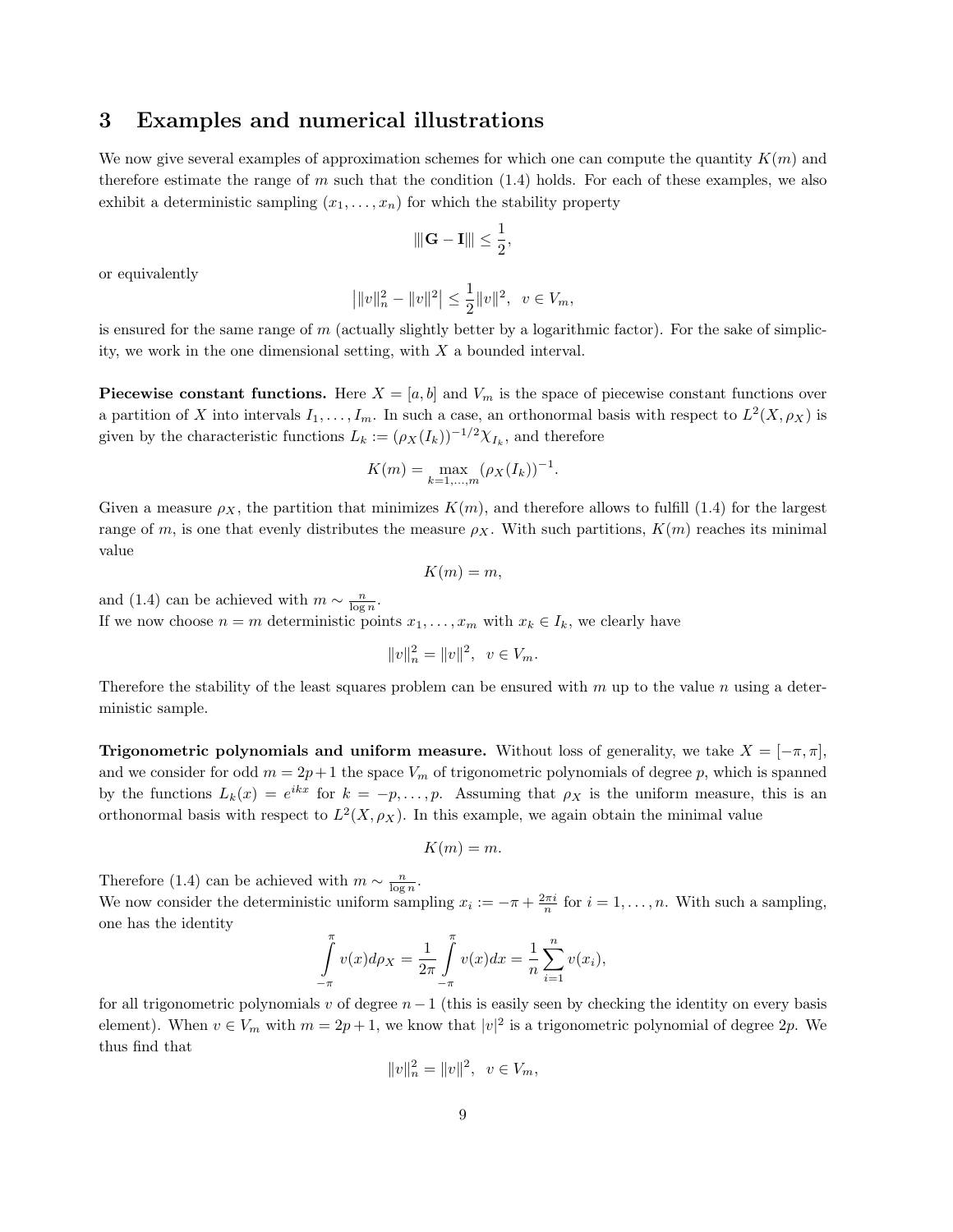provided that  $2p \leq n-1$ , or equivalently  $m \leq n$ . Therefore the stability of the least squares problem can be ensured with  $m$  up to the value  $n$  using a deterministic sample.

Algebraic polynomials and uniform measure. Without loss of generality, we take  $X = [-1, 1]$ , and we consider  $V_m = \mathbb{P}_{m-1}$  the space of algebraic polynomials of degree  $m-1$ . When  $\rho_X$  is the uniform measure, an orthonormal basis is given by defining  $L_k$  as the Legendre polynomial of degree  $k-1$  with normalization

$$
||L_k||_{L^{\infty}([-1,1])} = |L_k(1)| = \sqrt{2k-1},
$$

and thus

$$
K(m) = \sum_{k=1}^{m} (2k - 1) = m^2.
$$

Therefore (1.4) can be achieved with  $m \sim \sqrt{\frac{n}{\log n}}$  which is a lower range compared to the previous examples. We now consider the deterministic sampling obtained by partitioning X into n intervals  $(I_1, \ldots, I_n)$  of equal length  $\frac{2}{n}$ , and picking one point  $x_i$  in each  $I_i$ . For any  $v \in V_m$ , we may write

$$
\left| \int_{I_i} |v(x)|^2 d\rho_X - \frac{1}{n} |v(x_i)|^2 \right| = \left| \frac{1}{2} \int_{I_i} |v(x)|^2 dx - \frac{1}{n} |v(x_i)|^2 \right|
$$
  
\n
$$
= \left| \frac{1}{2} \int_{I_i} (|v(x)|^2 - |v(x_i)|^2) dx \right|
$$
  
\n
$$
\leq \frac{1}{2} \int_{I_i} |v(x)|^2 - |v(x_i)|^2 dx
$$
  
\n
$$
\leq \frac{1}{2} |I_i| \int_{I_i} |(v^2)'(x)| dx
$$
  
\n
$$
= \frac{2}{n} \int_{I_i} |v'(x)v(x)| d\rho_X.
$$

Summing over  $i$ , it follows that

$$
\left| \|v\|_n^2 - \|v\|^2 \right| \le \frac{2}{n} \int\limits_X |v'(x)v(x)| d\rho_X \le \frac{2}{n} \|v'\| \|v\| \le \frac{2(m-1)^2}{n} \|v\|^2,
$$

where we have used the Cauchy-Schwarz and Markov inequalities. Therefore the stability of the least squares problem can be ensured with m up to the value  $\frac{\sqrt{n}}{2} + 1$  using a deterministic sample.

Algebraic polynomials and Chebyshev measure. Consider again algebraic polynomials of degree  $m-1$  on  $X = [-1, 1]$ , now equipped with the measure

$$
d\rho_X = \frac{dx}{\pi\sqrt{1-x^2}}.
$$

Then an orthonormal basis is given by defining  $L_k$  as the Chebyshev polynomial of degree  $k-1$ , with  $L_1 = 1$ and

$$
L_k(x) = \sqrt{2}\cos((k-1)\arccos x),
$$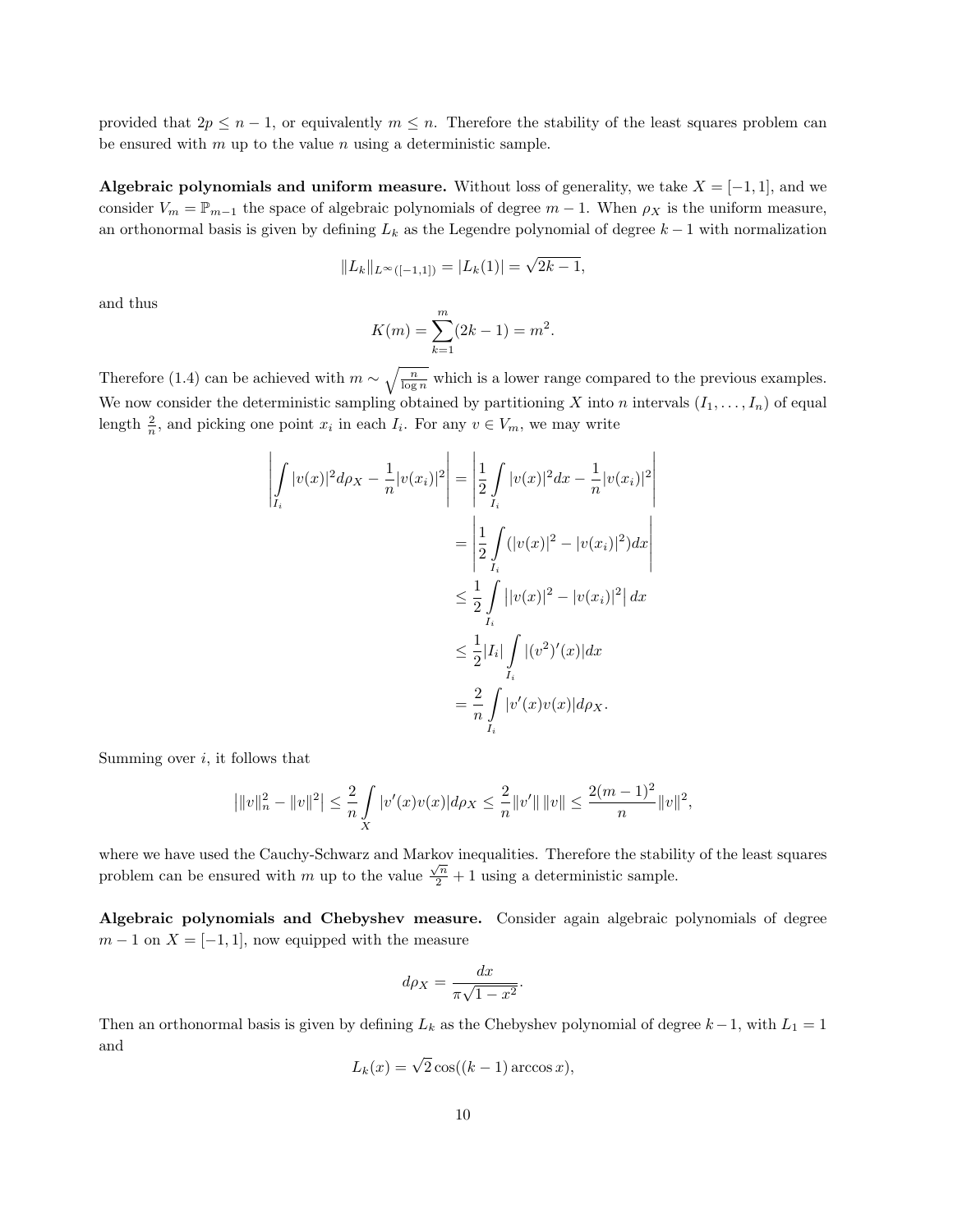for  $k > 1$ , and thus

$$
K(m) = 2m - 1.
$$

Therefore (1.4) can be achieved with  $m \sim \frac{n}{\log n}$ , which expresses the fact that least squares approximations are stable for higher polynomial degrees when working with the Chebyshev measure rather than with the uniform measure.

We now consider the deterministic sampling obtained by partitioning X into n intervals  $(I_1, \ldots, I_n)$  of equal Chebyshev measure  $\rho_X(I_i) = \frac{1}{n}$ , and picking one point  $x_i$  in each  $I_i$ . For any  $v \in V_m$ , we may write

$$
\left| \int_{I_i} |v(x)|^2 d\rho_X - \frac{1}{n} |v(x_i)|^2 \right| = \left| \int_{I_i} (|v(x)|^2 - |v(x_i)|^2) d\rho_X \right|
$$
  
\n
$$
\leq \int_{I_i} ||v(x)|^2 - |v(x_i)|^2 | d\rho_X
$$
  
\n
$$
\leq \rho_X(I_i) \int_{I_i} |(v^2)'(x)| dx
$$
  
\n
$$
= \frac{1}{n} \int_{I_i} |v'(x)v(x)| dx.
$$

Summing over  $i$ , it follows that

$$
\left| \|v\|_n^2 - \|v\|^2 \right| \leq \frac{1}{n} \int\limits_X |v'(x)v(x)| dx \leq \frac{1}{n} \|v\| \left( \pi \int\limits_X |v'(x)|^2 \sqrt{1-x^2} dx \right)^{1/2}.
$$

Using the change of variable  $x = \cos t$ , it is easily seen that the inverse estimate

$$
\int_{X} |v'(x)|^2 \sqrt{1 - x^2} dx \le (m - 1)^2 \int_{X} |v(x)|^2 \frac{1}{\sqrt{1 - x^2}} dx,
$$

holds for any  $v \in V_m$ . Therefore

$$
\left| \|v\|_n^2 - \|v\|^2 \right| \le \frac{1}{n} \int\limits_X |v'(x)v(x)| dx \le \frac{\pi(m-1)}{n} \|v\|^2
$$

which shows that the stability of the least squares problem can be ensured with m up to the value  $\frac{n}{2\pi}+1$ using a deterministic sample.

Numerical illustration. We conclude with a brief numerical illustration of our theoretical results for the setting of algebraic polynomials. Specifically, we consider the smooth function  $f_1(x) = 1/(1 + 25x^2)$ originally considered by Runge to illustrate the instability of polynomial interpolation at equispaced points, and the non-smooth function  $f_2(x) = |x|$ , both restricted to the interval  $[-1, 1]$ .

For both functions, we take n i.i.d. samples  $x_1, \ldots, x_n$  with respect to a measure  $\rho_X$  on  $X = [-1, 1]$  and compute the noise-free observations  $y_i = f(x_i)$ . We consider either the uniform measure  $\rho_X := \frac{dx}{2}$  or the Chebyshev measure  $\rho_X := \frac{dx}{\pi\sqrt{1-x^2}}$ . In both cases, we compute the least squares approximating polynomial of degree m using these points for a range of different values of  $m \leq n$ . We then numerically compute the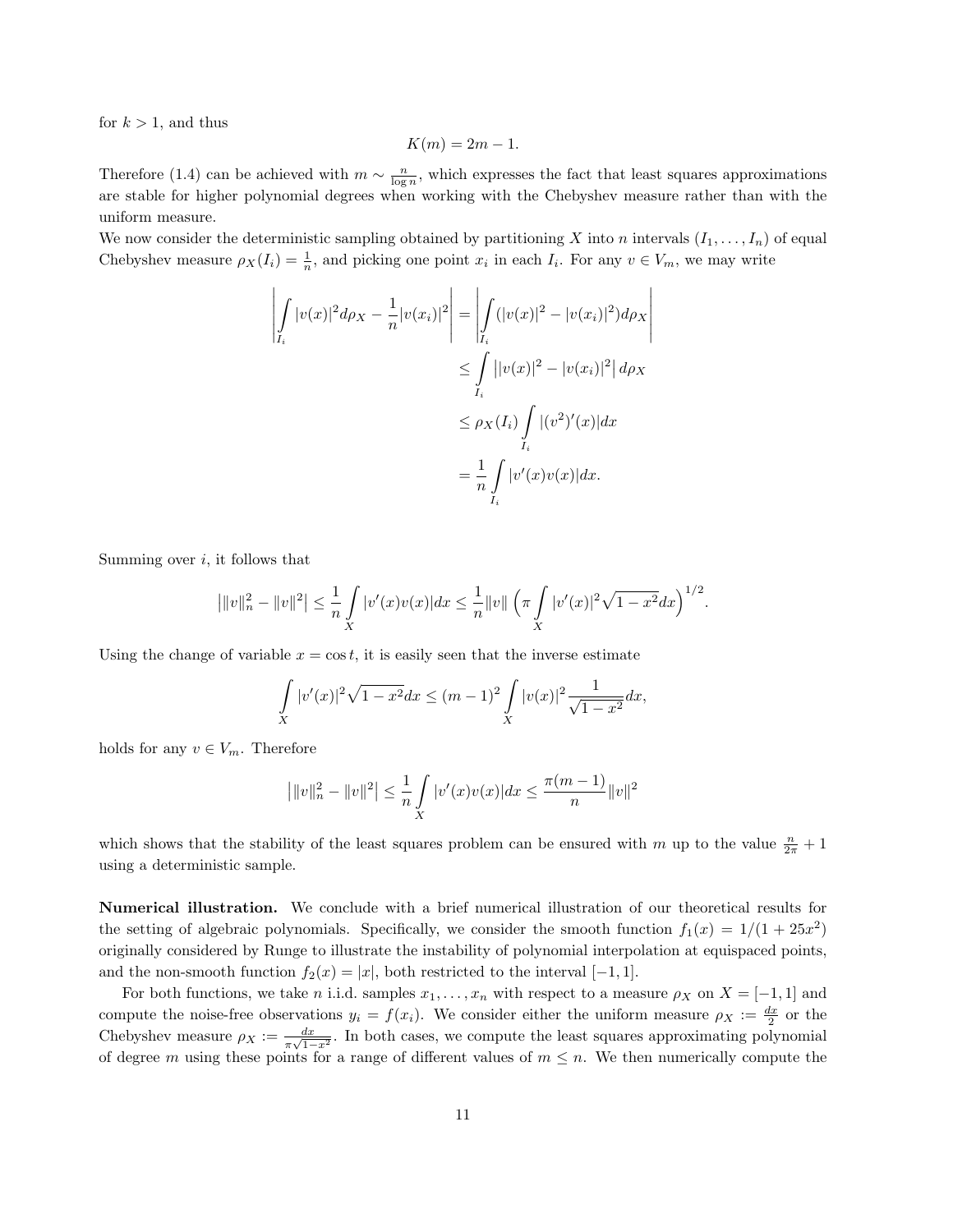

Figure 3.1: The  $L^2(X, \rho_X)$  error as m varies (a) for  $f_1$  and (b) for  $f_2$ .



Figure 3.2: Optimal values  $m(n)$  as n varies (a) for  $f_1$  (comparison with 0.7n and 2.5 $\sqrt{n}$ ) and (b) for  $f_2$ (comparison with  $0.1n$  and  $0.4\sqrt{n}$ ).

error in the  $L^2(X, \rho_X)$  norm, with  $\rho_X$  the corresponding measure in which the sample have been drawn, using the adaptive Simpson's quadrature rule.

Figure 3.1 shows the results of this simulation using  $n_1 = 200$  samples for estimating  $f_1$  and  $n_2 = 1000$ samples for estimating  $f_2$ . We observe that, in all cases, as m approaches n the solutions become highly inaccurate due to the inherent instability of the problem. However, we can set  $m$  to be much larger before unstability starts to develop when the points are drawn with respect to the Chebyshev measure, as is expected.

Next we consider the the effect of  $n$  on the best choice of  $m$ . Specifically, for any given sample of points we can compute the value  $m(n)$  that corresponds to the polynomial degree for which we obtain the best approximation to  $f_1$  or  $f_2$  and examine how this behaves as a function of n. This is shown in Figure 3.2, that displays as a function of n the average value of  $m(n)$  over 50 realizations of the sample, for both measures and both functions  $f_1$  and  $f_2$  (the averaging has the effect of reducing oscillation in the curve  $n \mapsto m(n)$ making it more readable). We vary the sample size from  $n = 1$  to 1000 for  $f_2$ , but only from  $n = 1$  to 200